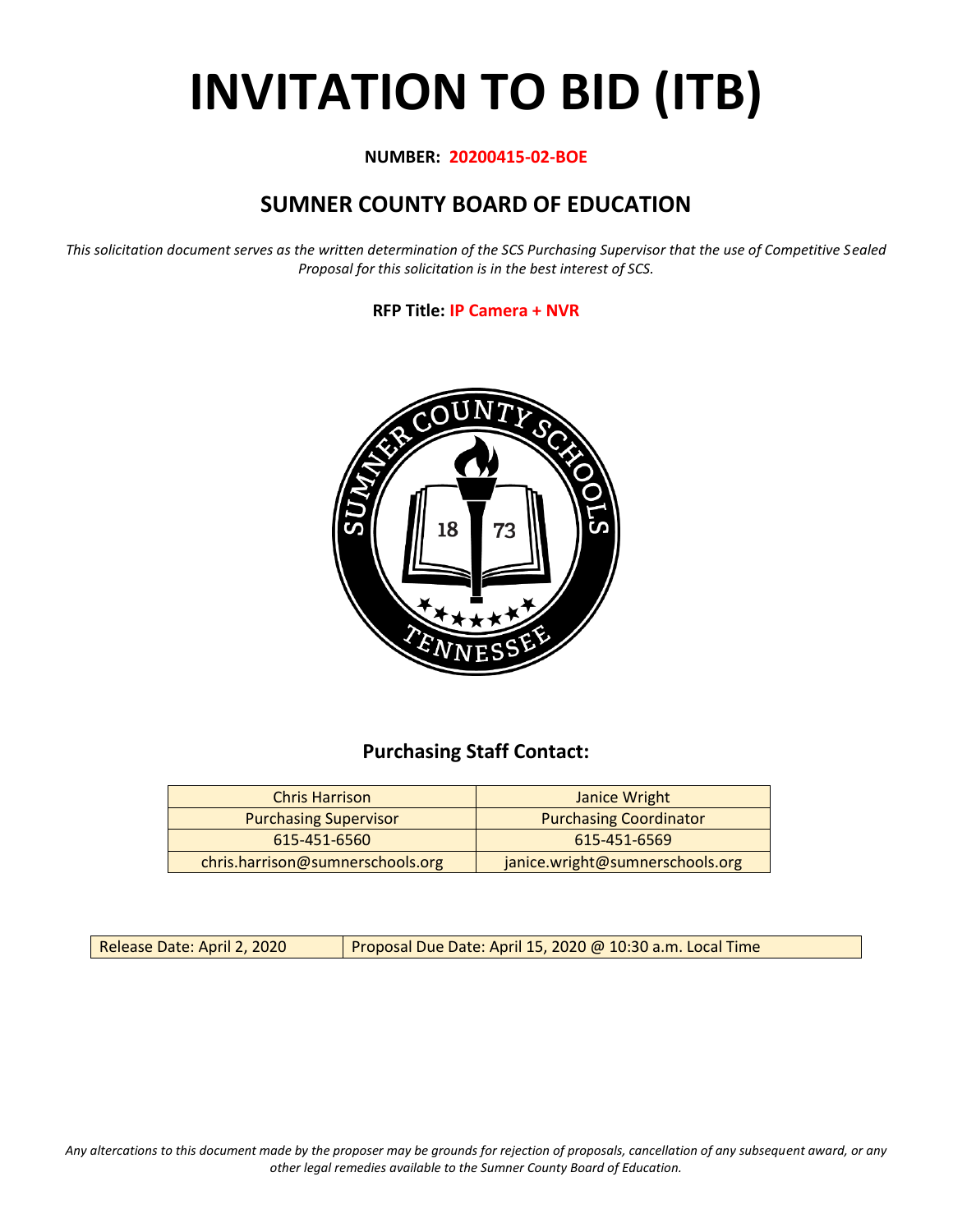## **NOTICE TO PROPOSERS**

There may be one or more amendments to this ITB. In order to receive communication for any such amendments issued specifically to this ITB, the proposer must provide the information requested below to the Sumner County Board of Education (SCS) Purchasing Department. The information may be sent by email to: Chris Harrison, Purchasing Supervisor, chris.harrison@sumnerschools.org. SCS will send amendments only to those proposers which complete and return this information in a timely manner.

| <b>ITB Number:</b>      | 20200415-02-BOE IP Camera + NVR |
|-------------------------|---------------------------------|
| Company Name:           |                                 |
| <b>Mailing Address:</b> |                                 |
|                         |                                 |
|                         |                                 |
| <b>Phone Number:</b>    |                                 |
| <b>Contact Person:</b>  |                                 |
| <b>Email Address:</b>   |                                 |
|                         |                                 |
|                         |                                 |
| <b>Printed Name:</b>    |                                 |
| Date:                   |                                 |

Emailed amendments will be sent in a Microsoft Word (Office for Windows) or Portable Document Format (pdf) format. Any alterations to the document made by the proposer may be grounds for rejection of proposal, cancellation of any subsequent award or any other legal remedies available to SCS.

Amendments will also be posted on the SCS website **https://sumnerschools.org/index.php/current-bids-and-rfps** and attached to the solicitation listing as a PDF or WORD file. Check the particular solicitation on the Current Bids and RFPs webpage for any posted amendments.

By completing and returning this form, the Proposer has expressed its intent to provide a proposal for **20200415-02-BOE IP Camera + NVR.**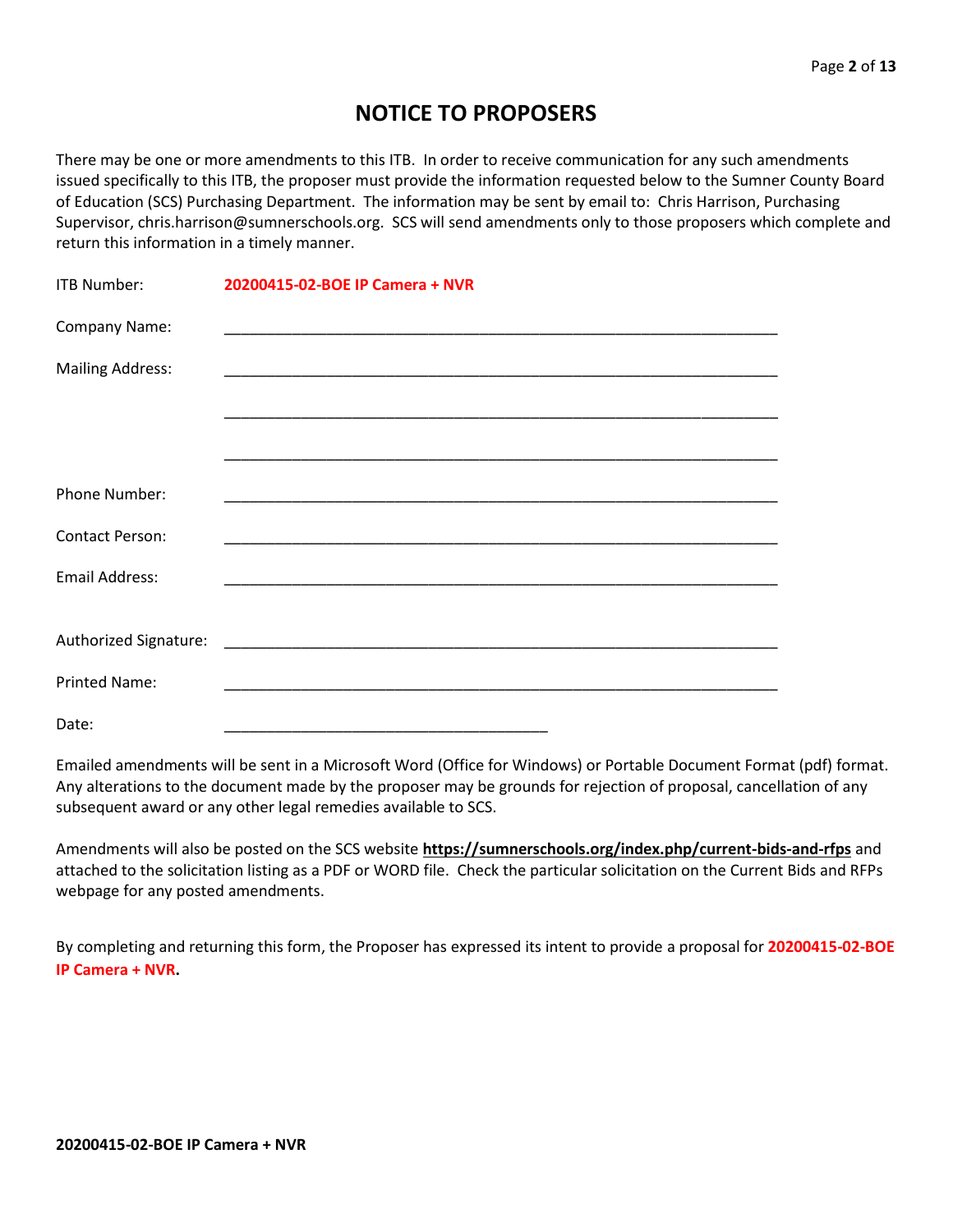## **TABLE OF CONTENTS**

- 1. Specification
- 2. Source Selection and Contract Award
- 3. Schedule of Events
- 4. Delivery of Proposals
- 5. Protests
- 6. New Vendors
- 7. Attachments
	- A. Bid Form/Certification
	- B. IRS Form W9
	- C. Attestation Re Personnel
	- D. Standard Terms and Conditions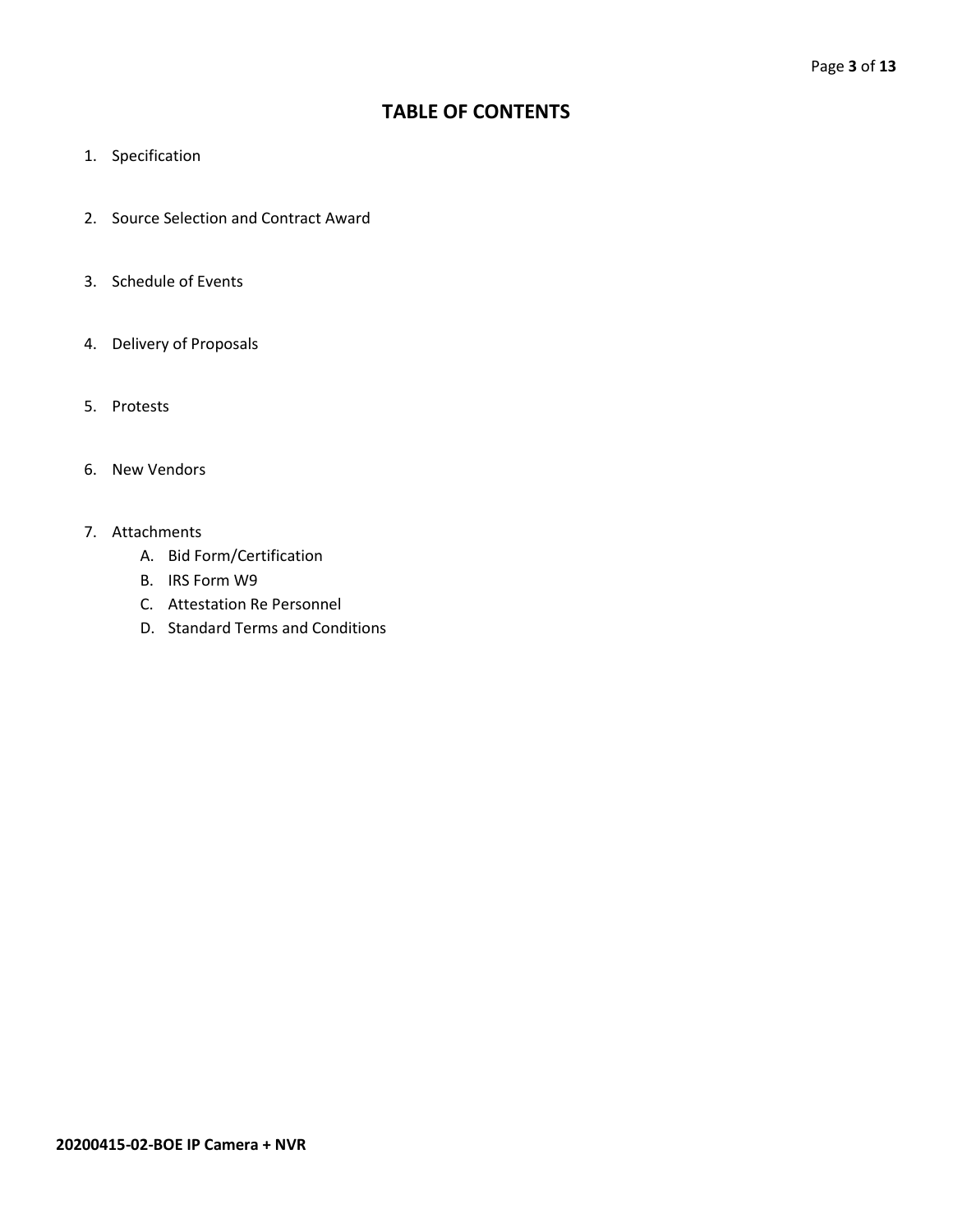1. Specification

SCS is soliciting this ITB to secure bid pricing for an indoor/outdoor fixed dome IP camera and a network video recorder. The bid price must include costs of materials plus delivery to the SCS Support Services Facility. Installation will be completed by SCS personnel.

Delivery Address: Sumner County Board of Education Attn: Support Services Department 1500 Airport Road Gallatin, TN 37066

\*The delivery location accepts deliveries from carriers such as UPS, FedEx, etc. A loading dock and forklift are available for unloading. Normal delivery hours: Monday thru Thursday, 7:00 a.m. to 2:00 p.m. The bidder must schedule delivery with SCS personnel. SCS shall not be responsible for additional delivery fees when the bidder has not properly coordinated the delivery.

### **SPECIFIC INFORMATION**

SCS shall accept products that meet or exceed the performance and workmanship of the information referenced in the ITB document. Bidders are to notify the Purchasing Supervisor if the specifications are not perceived to be open and fair.

Product literature must be included for the Brand/Model of equipment that the bidder has proposed.

- Fixed Dome IP Camera
	- $\circ$  3.1 MP (minimum)
	- o HD
	- o Auto Focus Lens
	- o Focus Range: 2.7 12mm
	- o 15 FPS at 1920x1080
	- o LEDs for Night Vision
	- o Indoor/Outdoor
	- o Include cost for outdoor water-proof wall mount
- Network Video Recorder
	- o 28, 64 or 128 Channel
	- o 4TB Hard Drive
	- o Supports third-party network cameras

SCS does not guarantee a minimum order quantity. SCS requests that the bidder NOTE any quantity order restrictions and/or discounts for quantity orders.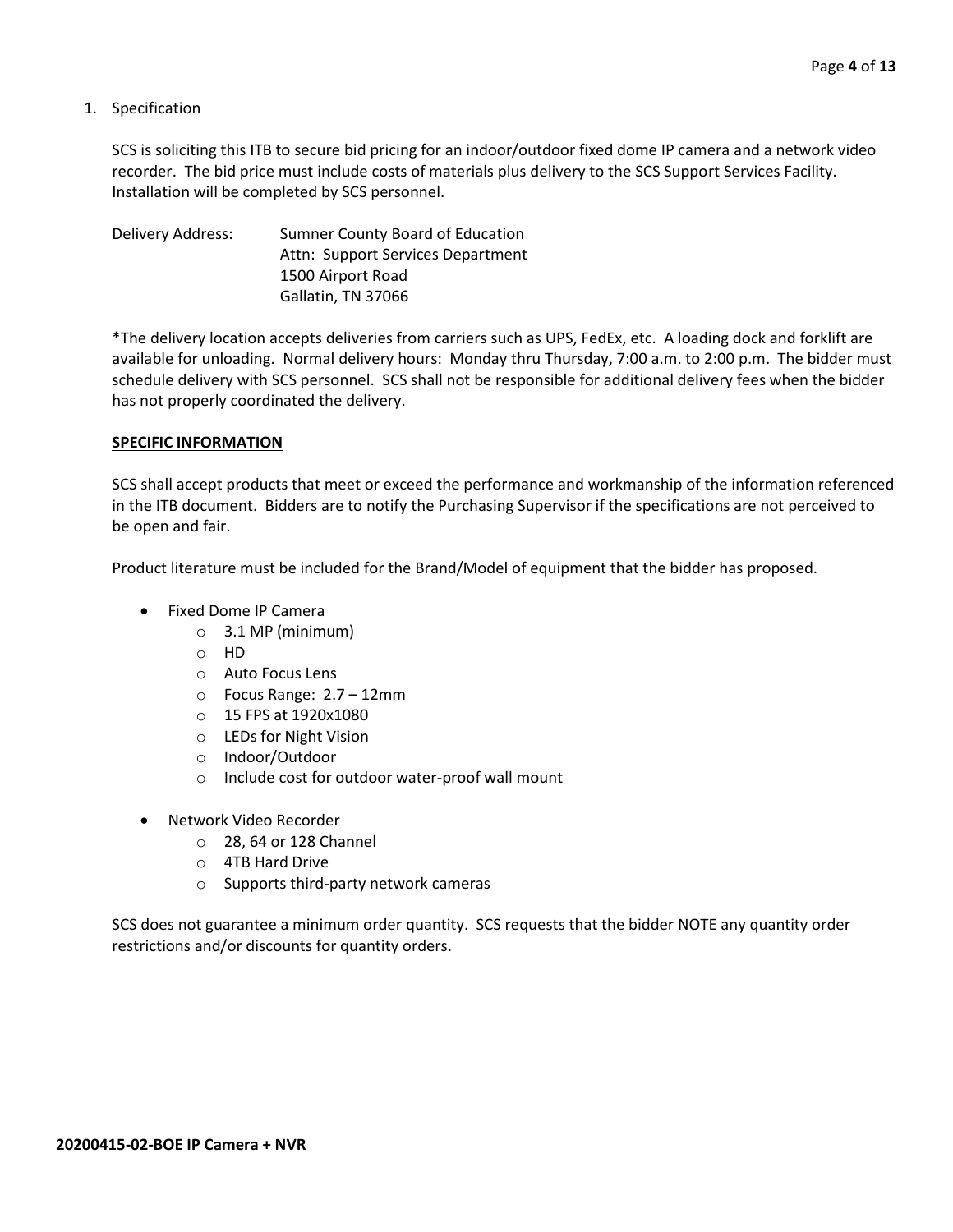- 2. Source Selection and Contract Award
	- Award, if made, will be made to the proposer submitting the lowest cost proposal and whom is also determined to be Responsive.
		- o General Criteria to be determined "Responsive"
			- Does the proposal include all required information?
			- Does the proposal include completed attachment forms?
			- Was the proposal delivered on or before the stated deadline?
	- SCS reserves the right to reject any proposal that takes exception to the specifications unless prior approval is requested and granted by SCS.
	- Upon mutual agreement by both parties, SCS shall grant the right to extend the terms, conditions and prices of contract(s) awarded from this ITB to other Institutions (such as State, Local and/or Public Agencies) who express an interest in participating in any contract that results from this ITB. Each of the "piggyback" Institutions will issue their own purchasing documents for purchase of the goods/services. Proposer agrees that SCS shall bear no responsibility or liability for any agreements between Proposer and the other Institution(s) who desire to exercise this option.
- 3. Schedule of Events

| <b>RFP Issued</b>                               | <b>April 2, 2020</b>                                   |
|-------------------------------------------------|--------------------------------------------------------|
| <b>RFP Submission DEADLINE</b>                  | April 15, 2020 @ 10:30 a.m. Local Time                 |
| <b>RFP Email Submission Acceptance Timeline</b> | April 15, 2020 – 8:30 a.m. until 10:30 a.m. Local Time |

#### 4. Delivery of Proposals

**In an effort to meet the COVID-19 guidelines to minimize exposure, the Sumner County Board of Education will be temporarily modifying the manner in which the "public" bid opening process is conducted. Therefore until further notice, SCS will be converting public sealed bid openings, that are normally attended by bid respondents, to an electronic format.**

**The electronic format will ensure that the sealed bid process is conducted while safeguarding the participants and avoiding physical and social contact. Bidders will email their secure, competitive bid response in .pdf format to the following email address: [purchasing@sumnerschools.org.](mailto:purchasing@sumnerschools.org) Bid responses must only be emailed to the specified address, do not copy other email address. Bidders are encouraged to send a test email to confirm proper communication between parties. Deadlines will be strictly enforced. Bid responses submitted out of compliance with specified timelines will be rejected. In compliance with TCA 12-4-116, SCS shall continue to accept hard copy proposals from small businesses and minority-owned businesses.**

SCS shall only accept email bid responses during the timeline established in the Schedule of Events. Bid responses received earlier or later that the specified timeline will be automatically rejected, and a re-submission will not be allowed.

Responses will be opened and reviewed following the Submission DEADLINE.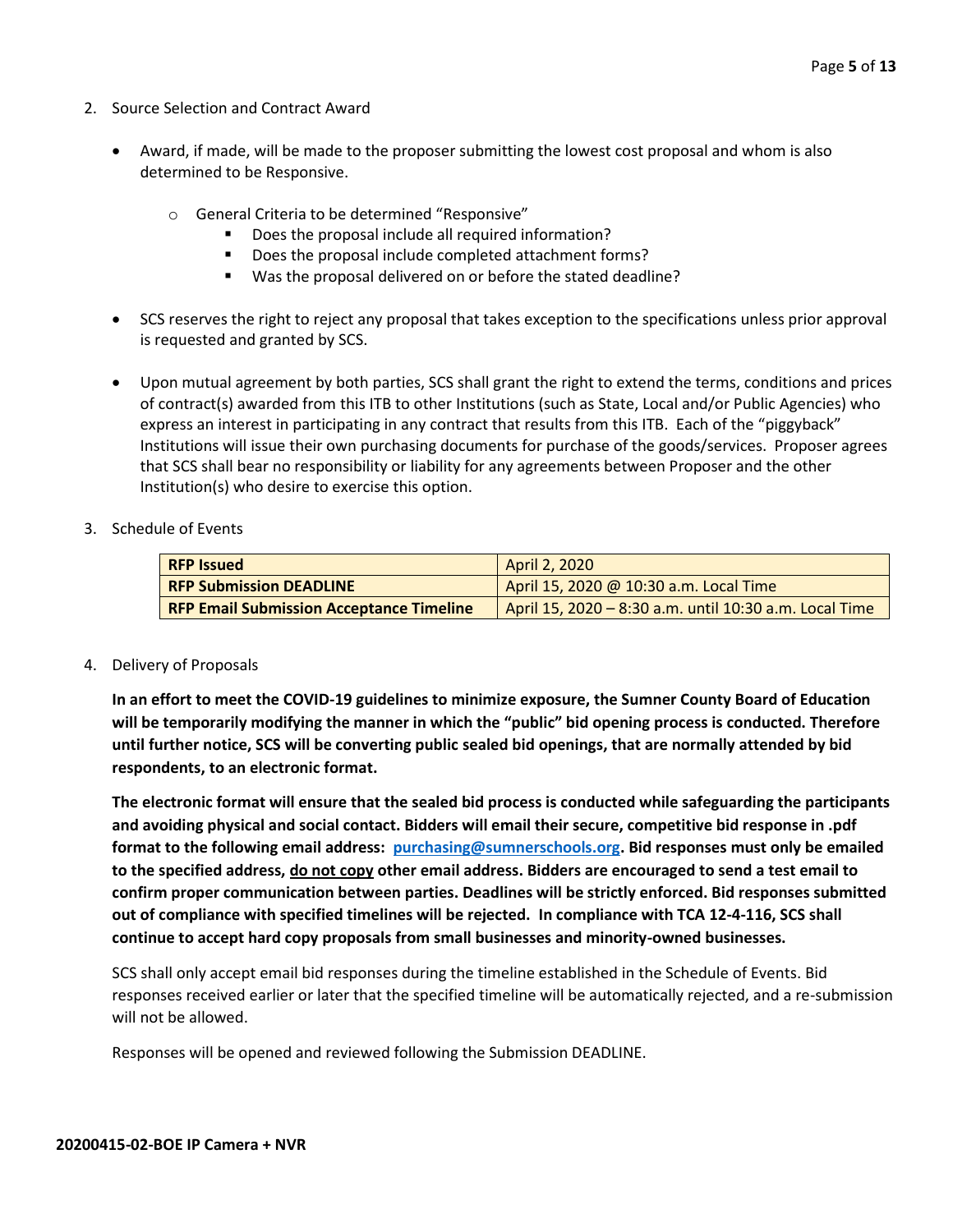## **HARD COPY – MAILED RESPONSES INSTRUCTIONS**

\*This method is only for vendors that do not have the capability to submit responses via email.

Sealed proposals will be accepted until **April 15, 2020 @ 10:30 a.m. Local Time**. Proposals received after that time will be deemed invalid. Vendors mailing proposal packages must allow sufficient time to ensure receipt of their package by the time specified.

Due to the nature of deliveries to the SCS Support Services Facility by carriers such as UPS, FedEx and such like; the proposal package will be accepted if the date and time on the delivery confirmation are indicated to be on or before the Proposal Deadline.

| Delivery Address: | Sumner County Board of Education |
|-------------------|----------------------------------|
|                   | Attn: Purchasing Supervisor      |
|                   | 1500 Airport Road                |
|                   | Gallatin, TN 37066               |

The package containing the proposal must be sealed and clearly marked on the outside of the package:

## **"20200415-02-BOE IP Camera + NVR" DO NOT OPEN**

### 5. Protests

In the event that any interested party finds any part of the listed specifications, terms or conditions to be discrepant, incomplete or otherwise questionable in any respect; it shall be the responsibility of the concerned party to notify the SCS Purchasing Office of such matters immediately upon receipt of the ITB. All notifications must be sent to the Purchasing Supervisor via email at [purchasing@sumnerschools.org.](mailto:purchasing@sumnerschools.org)

Any actual or prospective Proposer who is aggrieved in connection with the ITB or award of a contract may protest to the Purchasing Supervisor and/or the Sumner County Board of Education at its regularly scheduled meeting.

- 6. New Vendors
	- To comply with Internal Revenue Service requirements, all vendors who perform any type of service are required to have a current IRS Form W-9 on file with the SCS Finance Department. It is a mandatory requirement to complete the IRS Form W-9 (Attachment 1) included in this RFP.
	- To comply with the Tennessee Lawful Employment Act (50-1-702 and 50-1-703), non-employees (individuals paid directly by the employer in exchange for the individual's labor or services) must have on file one (1) of the following documents:
		- o A valid Tennessee driver's license or photo identification;
		- $\circ$  A valid driver's license or photo identification from another state where the license requirements are at least as strict as those in Tennessee;
		- o A birth certificate issued by a U.S. state, jurisdiction or territory;

#### **20200415-02-BOE IP Camera + NVR**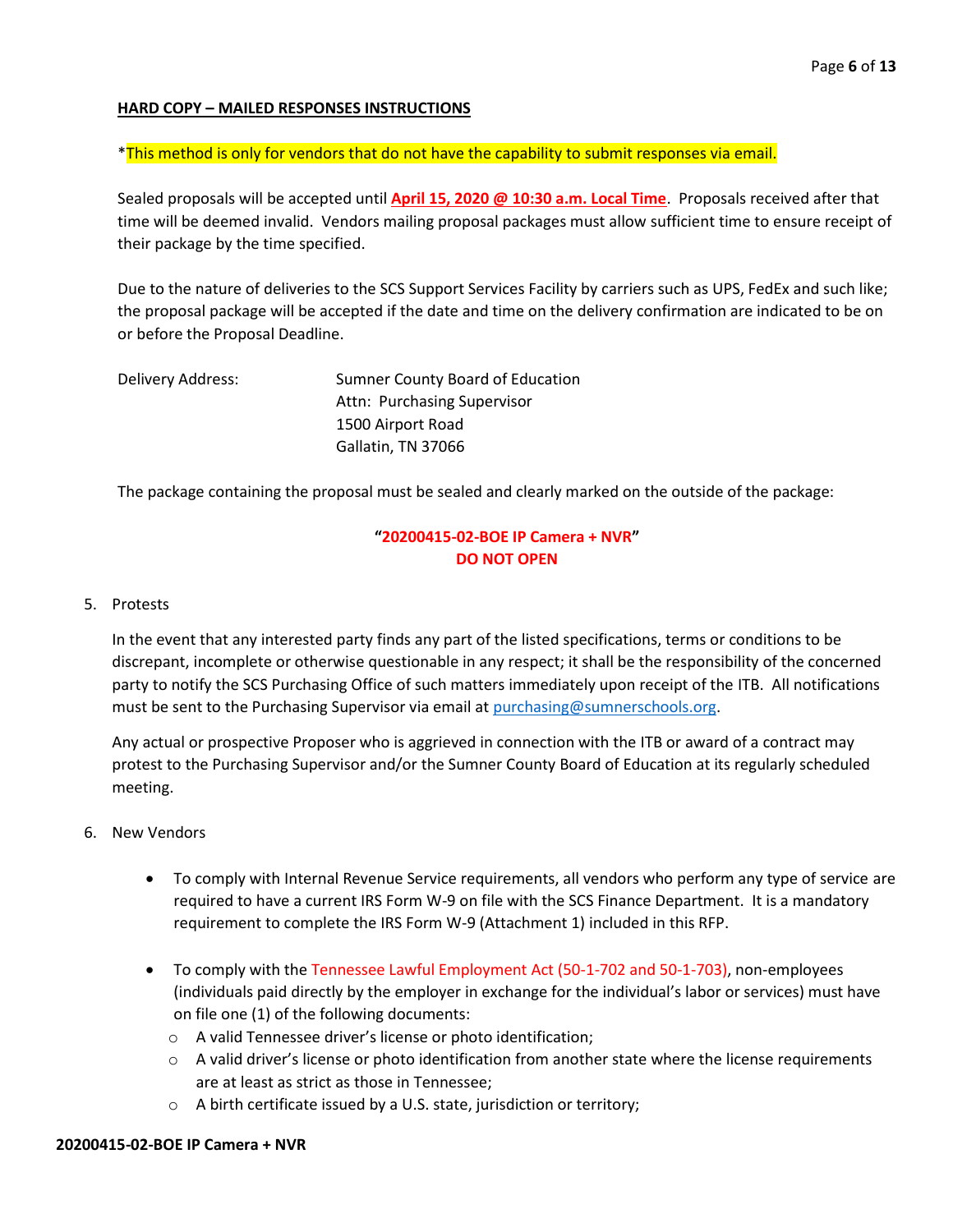- o A U.S. government issued certified birth certificate;
- o A valid, unexpired U.S. passport;
- o A U.S. certificate of birth abroad (DS-1350 or FS-545)
- o A report of birth abroad of a U.S. citizen (FS-240);
- o A certificate of citizenship (N560 or N561);
- o A certificate of naturalization (N550, N570 or N578);
- o A U.S citizen identification card (I-197 or I-179); or
- o Valid alien registration documentation or other proof of current immigration registration recognized by the United States Department of Homeland Security that contains the individual's complete legal name and current alien admission number or alien file number (or numbers if the individual has more than one number).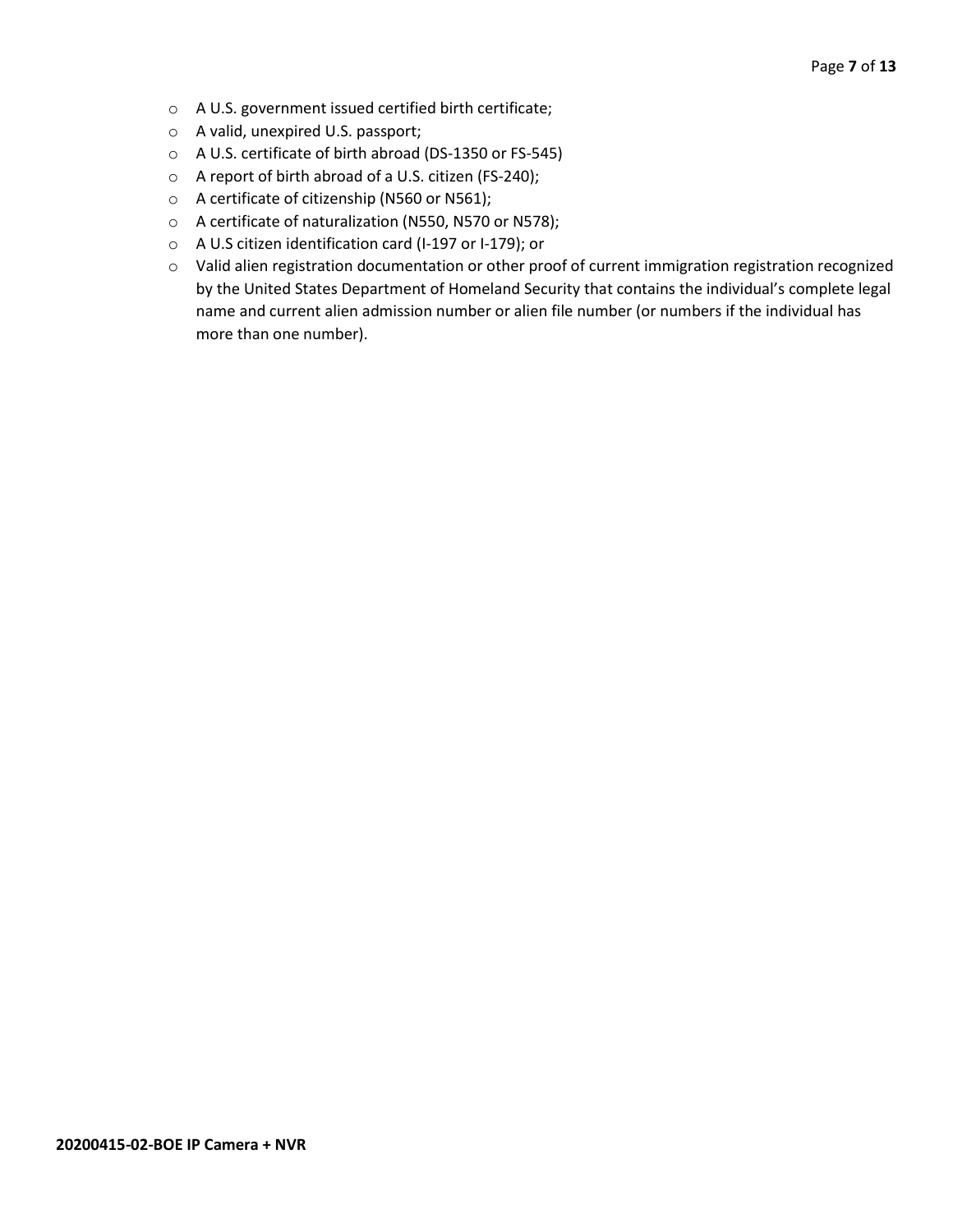## **7.A Bid Form**



Attn: Purchasing Supervisor 1500 Airport Road Gallatin, TN 37066

Date\_\_\_\_\_\_\_\_\_\_\_\_\_\_\_\_\_\_\_\_\_\_\_\_\_\_\_\_

| <b>ITEM NO.</b> | <b>UOM</b> | <b>DESCRIPTION</b>                 | <b>UNIT PRICE</b> |
|-----------------|------------|------------------------------------|-------------------|
| $\mathbf{1}$    | Each       | <b>Fixed Dome Network Camera</b>   |                   |
|                 |            |                                    |                   |
|                 |            |                                    |                   |
| $\overline{2}$  | Each       | <b>Outdoor Wall Mount</b>          |                   |
|                 |            |                                    |                   |
|                 |            |                                    |                   |
|                 |            |                                    |                   |
| 3A              | Each       | Network Video Recorder 28-channel  |                   |
|                 |            |                                    |                   |
|                 |            |                                    |                   |
|                 |            |                                    |                   |
| 3B              | Each       | Network Video Recorder 64-channel  |                   |
|                 |            |                                    |                   |
|                 |            |                                    |                   |
| 3C              | Each       | Network Video Recorder 128-channel |                   |
|                 |            |                                    |                   |
|                 |            |                                    |                   |
|                 |            |                                    |                   |

By checking this box, Proposer agrees that SCS reserves the right to extend the terms, conditions and prices of this contract to other Institutions (such as State, Local and/or Public Agencies) who express an interest in participating in any contract that results from this ITB. Each of the piggyback Institutions will issue their own purchasing documents for the goods/service. Proposer agrees that SCS shall bear no responsibility or liability for any agreements between Proposer and the other Institution(s) who desire to exercise this option.

| <b>AUTHORIZED SIGNATURE:</b> |  |
|------------------------------|--|
| <b>PRINTED NAME:</b>         |  |
| <b>TITLE:</b>                |  |
| <b>COMPANY NAME:</b>         |  |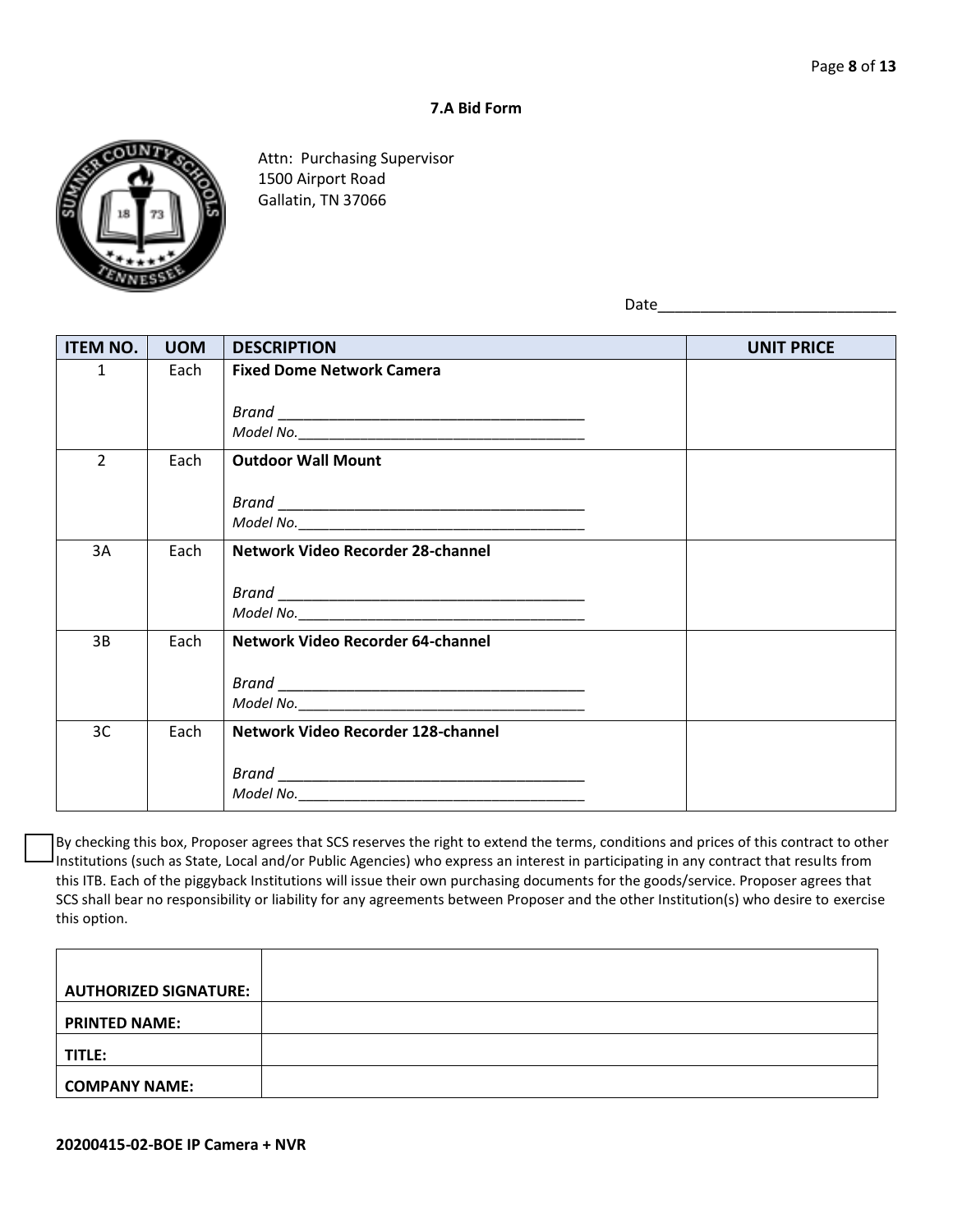## 7.B IRS Form W9

|                                                                                                                                                                                                                                                                                                                                                                                                                                                                                                                                                                                                                                                                                                                                                                                                                                                                                                                                                                                                                                                                                                                                                                                                                                                                                                                                                                                                               | <b>Request for Taxpayer</b><br>(Rev. December 2014)<br><b>Identification Number and Certification</b><br>Department of the Treasury<br>Internal Revenue Service<br>1 Name (as shown on your income tax return). Name is required on this line; do not leave this line blank. |                                                                    |                                                                                                                                                                                                                                                                                                                                                                                                                                                                                                                                                                                                                                                                                                                                                                                                                                                                                                                                                                                                                                                                                                                                                                                                                                     |                            |  |  |  |  | Give Form to the<br>requester. Do not<br>send to the IRS. |  |  |  |  |
|---------------------------------------------------------------------------------------------------------------------------------------------------------------------------------------------------------------------------------------------------------------------------------------------------------------------------------------------------------------------------------------------------------------------------------------------------------------------------------------------------------------------------------------------------------------------------------------------------------------------------------------------------------------------------------------------------------------------------------------------------------------------------------------------------------------------------------------------------------------------------------------------------------------------------------------------------------------------------------------------------------------------------------------------------------------------------------------------------------------------------------------------------------------------------------------------------------------------------------------------------------------------------------------------------------------------------------------------------------------------------------------------------------------|------------------------------------------------------------------------------------------------------------------------------------------------------------------------------------------------------------------------------------------------------------------------------|--------------------------------------------------------------------|-------------------------------------------------------------------------------------------------------------------------------------------------------------------------------------------------------------------------------------------------------------------------------------------------------------------------------------------------------------------------------------------------------------------------------------------------------------------------------------------------------------------------------------------------------------------------------------------------------------------------------------------------------------------------------------------------------------------------------------------------------------------------------------------------------------------------------------------------------------------------------------------------------------------------------------------------------------------------------------------------------------------------------------------------------------------------------------------------------------------------------------------------------------------------------------------------------------------------------------|----------------------------|--|--|--|--|-----------------------------------------------------------|--|--|--|--|
| 2 Business name/disregarded entity name, if different from above<br>σû<br>page<br>4 Exemptions (codes apply only to<br>3 Check appropriate box for federal tax classification; check only one of the following seven boxes:<br>Specific Instructions on<br>certain entities, not individuals; see<br>C Corporation<br>S Corporation Partnership<br>Individual/sole proprietor or<br>Trust/estate<br>instructions on page 3):<br>single-member LLC<br>Print or type<br>Exempt payee code (if any)<br>Limited liability company. Enter the tax classification (C=C corporation, S=S corporation, P=partnership) ▶<br>Exemption from FATCA reporting<br>Note. For a single-member LLC that is disregarded, do not check LLC; check the appropriate box in the line above for<br>the tax classification of the single-member owner.<br>code (if anv)<br>(Applies to accounts maintained outside the U.S.)<br>Other (see instructions)<br>5 Address (number, street, and apt. or suite no.)<br>Requester's name and address (optional)<br>6 City, state, and ZIP code<br>See<br>7 List account number(s) here (optional)                                                                                                                                                                                                                                                                                           |                                                                                                                                                                                                                                                                              |                                                                    |                                                                                                                                                                                                                                                                                                                                                                                                                                                                                                                                                                                                                                                                                                                                                                                                                                                                                                                                                                                                                                                                                                                                                                                                                                     |                            |  |  |  |  |                                                           |  |  |  |  |
|                                                                                                                                                                                                                                                                                                                                                                                                                                                                                                                                                                                                                                                                                                                                                                                                                                                                                                                                                                                                                                                                                                                                                                                                                                                                                                                                                                                                               |                                                                                                                                                                                                                                                                              |                                                                    |                                                                                                                                                                                                                                                                                                                                                                                                                                                                                                                                                                                                                                                                                                                                                                                                                                                                                                                                                                                                                                                                                                                                                                                                                                     |                            |  |  |  |  |                                                           |  |  |  |  |
| Part I<br><b>Taxpayer Identification Number (TIN)</b><br>Social security number<br>Enter your TIN in the appropriate box. The TIN provided must match the name given on line 1 to avoid<br>backup withholding. For individuals, this is generally your social security number (SSN). However, for a<br>resident alien, sole proprietor, or disregarded entity, see the Part I instructions on page 3. For other<br>entities, it is your employer identification number (EIN). If you do not have a number, see How to get a<br>TIN on page 3.<br>or<br><b>Employer identification number</b><br>Note. If the account is in more than one name, see the instructions for line 1 and the chart on page 4 for<br>guidelines on whose number to enter.                                                                                                                                                                                                                                                                                                                                                                                                                                                                                                                                                                                                                                                            |                                                                                                                                                                                                                                                                              |                                                                    |                                                                                                                                                                                                                                                                                                                                                                                                                                                                                                                                                                                                                                                                                                                                                                                                                                                                                                                                                                                                                                                                                                                                                                                                                                     |                            |  |  |  |  |                                                           |  |  |  |  |
| <b>Part II</b>                                                                                                                                                                                                                                                                                                                                                                                                                                                                                                                                                                                                                                                                                                                                                                                                                                                                                                                                                                                                                                                                                                                                                                                                                                                                                                                                                                                                | <b>Certification</b>                                                                                                                                                                                                                                                         |                                                                    |                                                                                                                                                                                                                                                                                                                                                                                                                                                                                                                                                                                                                                                                                                                                                                                                                                                                                                                                                                                                                                                                                                                                                                                                                                     |                            |  |  |  |  |                                                           |  |  |  |  |
| Under penalties of perjury, I certify that:<br>1. The number shown on this form is my correct taxpayer identification number (or I am waiting for a number to be issued to me); and<br>2. I am not subject to backup withholding because: (a) I am exempt from backup withholding, or (b) I have not been notified by the Internal Revenue<br>Service (IRS) that I am subject to backup withholding as a result of a failure to report all interest or dividends, or (c) the IRS has notified me that I am<br>no longer subject to backup withholding; and<br>3. I am a U.S. citizen or other U.S. person (defined below); and<br>4. The FATCA code(s) entered on this form (if any) indicating that I am exempt from FATCA reporting is correct.<br>Certification instructions. You must cross out item 2 above if you have been notified by the IRS that you are currently subject to backup withholding<br>because you have failed to report all interest and dividends on your tax return. For real estate transactions, item 2 does not apply. For mortgage<br>interest paid, acquisition or abandonment of secured property, cancellation of debt, contributions to an individual retirement arrangement (IRA), and<br>generally, payments other than interest and dividends, you are not required to sign the certification, but you must provide your correct TIN. See the<br>instructions on page 3. |                                                                                                                                                                                                                                                                              |                                                                    |                                                                                                                                                                                                                                                                                                                                                                                                                                                                                                                                                                                                                                                                                                                                                                                                                                                                                                                                                                                                                                                                                                                                                                                                                                     |                            |  |  |  |  |                                                           |  |  |  |  |
| Sign<br>Here                                                                                                                                                                                                                                                                                                                                                                                                                                                                                                                                                                                                                                                                                                                                                                                                                                                                                                                                                                                                                                                                                                                                                                                                                                                                                                                                                                                                  | Signature of<br>U.S. person $\blacktriangleright$                                                                                                                                                                                                                            |                                                                    |                                                                                                                                                                                                                                                                                                                                                                                                                                                                                                                                                                                                                                                                                                                                                                                                                                                                                                                                                                                                                                                                                                                                                                                                                                     | Date $\blacktriangleright$ |  |  |  |  |                                                           |  |  |  |  |
| <b>General Instructions</b><br>Section references are to the Internal Revenue Code unless otherwise noted.<br>Future developments. Information about developments affecting Form W-9 (such<br>as legislation enacted after we release it) is at www.irs.gov/fw9.<br><b>Purpose of Form</b><br>An individual or entity (Form W-9 requester) who is required to file an information<br>return with the IRS must obtain your correct taxpayer identification number (TIN)<br>which may be your social security number (SSN), individual taxpayer identification<br>number (ITIN), adoption taxpayer identification number (ATIN), or employer<br>identification number (EIN), to report on an information return the amount paid to<br>you, or other amount reportable on an information return. Examples of information<br>returns include, but are not limited to, the following:<br>· Form 1099-INT (interest earned or paid)<br>. Form 1099-DIV (dividends, including those from stocks or mutual funds)<br>. Form 1099-MISC (various types of income, prizes, awards, or gross proceeds)<br>. Form 1099-B (stock or mutual fund sales and certain other transactions by<br>brokers)<br>· Form 1099-S (proceeds from real estate transactions)                                                                                                                                                               |                                                                                                                                                                                                                                                                              |                                                                    | · Form 1098 (home mortgage interest), 1098-E (student loan interest), 1098-T<br>(tuition)<br>• Form 1099-C (canceled debt)<br>. Form 1099-A (acquisition or abandonment of secured property)<br>Use Form W-9 only if you are a U.S. person (including a resident alien), to<br>provide your correct TIN.<br>If you do not return Form W-9 to the requester with a TIN, you might be subject<br>to backup withholding. See What is backup withholding? on page 2.<br>By signing the filled-out form, you:<br>1. Certify that the TIN you are giving is correct (or you are waiting for a number<br>to be issued).<br>2. Certify that you are not subject to backup withholding, or<br>3. Claim exemption from backup withholding if you are a U.S. exempt payee. If<br>applicable, you are also certifying that as a U.S. person, your allocable share of<br>any partnership income from a U.S. trade or business is not subject to the<br>withholding tax on foreign partners' share of effectively connected income, and<br>4. Certify that FATCA code(s) entered on this form (if any) indicating that you are<br>exempt from the FATCA reporting, is correct. See What is FATCA reporting? on<br>page 2 for further information. |                            |  |  |  |  |                                                           |  |  |  |  |
|                                                                                                                                                                                                                                                                                                                                                                                                                                                                                                                                                                                                                                                                                                                                                                                                                                                                                                                                                                                                                                                                                                                                                                                                                                                                                                                                                                                                               |                                                                                                                                                                                                                                                                              | . Form 1099-K (merchant card and third party network transactions) |                                                                                                                                                                                                                                                                                                                                                                                                                                                                                                                                                                                                                                                                                                                                                                                                                                                                                                                                                                                                                                                                                                                                                                                                                                     |                            |  |  |  |  |                                                           |  |  |  |  |

Cat. No. 10231X

Form W-9 (Rev. 12-2014)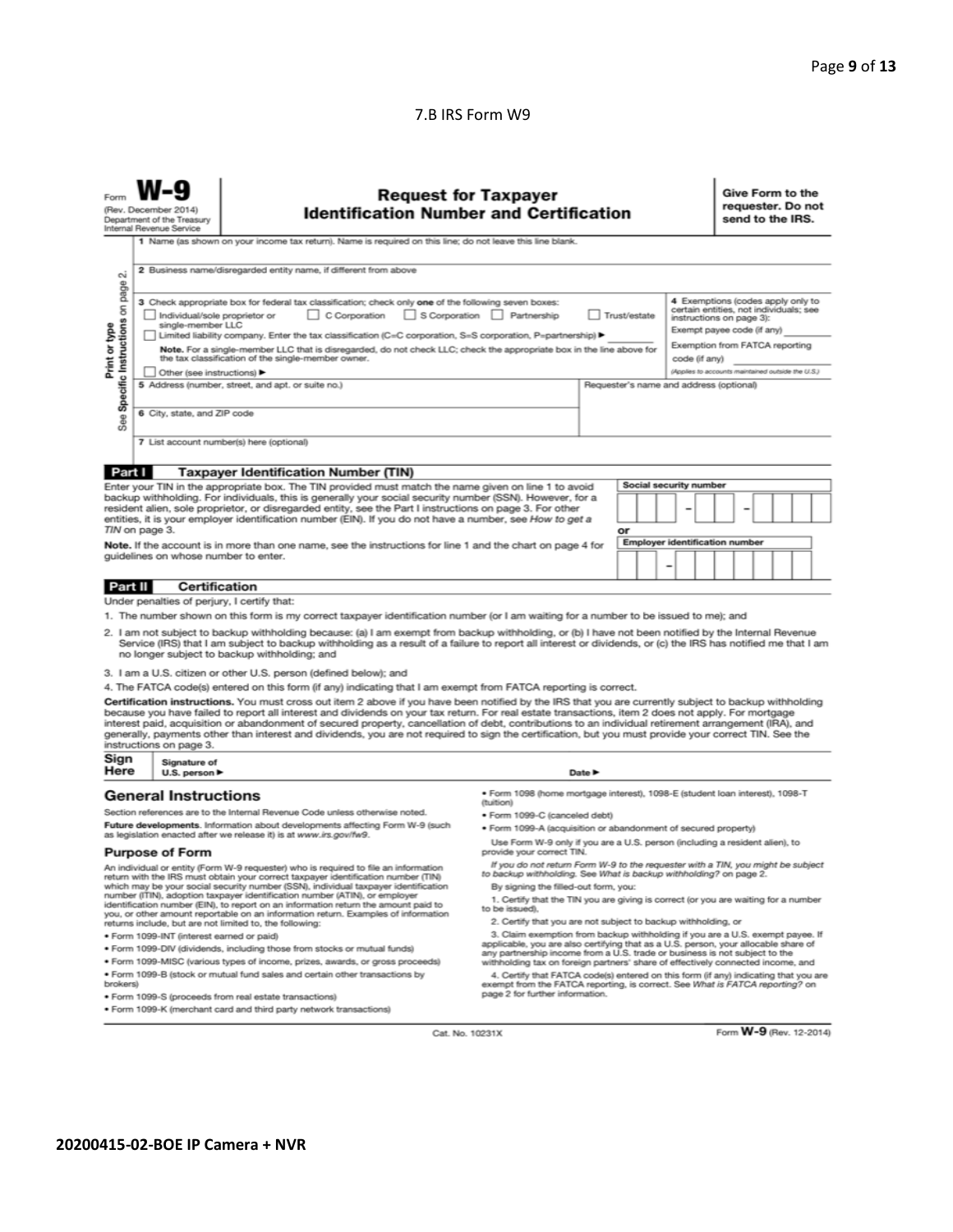### **ATTACHMENT 7.C – Attestation Re Personnel**

## **ATTESTATION RE PERSONNEL USED IN CONTRACT PERFORMANCE**

| CONTRACTOR LEGAL ENTITY NAME:                                          |  |
|------------------------------------------------------------------------|--|
| FEDERAL EMPLOYER IDENTIFICATION NUMBER:<br>(or Social Security Number) |  |

**The Contractor, identified above, does hereby attest, certify, warrant and assure that the Contractor shall not knowingly utilize the services of an illegal immigrant in the performance of this Contract and shall not knowingly utilize the services of any subcontractor who will utilize the services of an illegal immigrant in the performance of this Contract, T.C.A. § 12-3-309.**

SIGNATURE & DATE:

*NOTICE: This attestation MUST be signed by an individual empowered to contractually bind the Contractor.*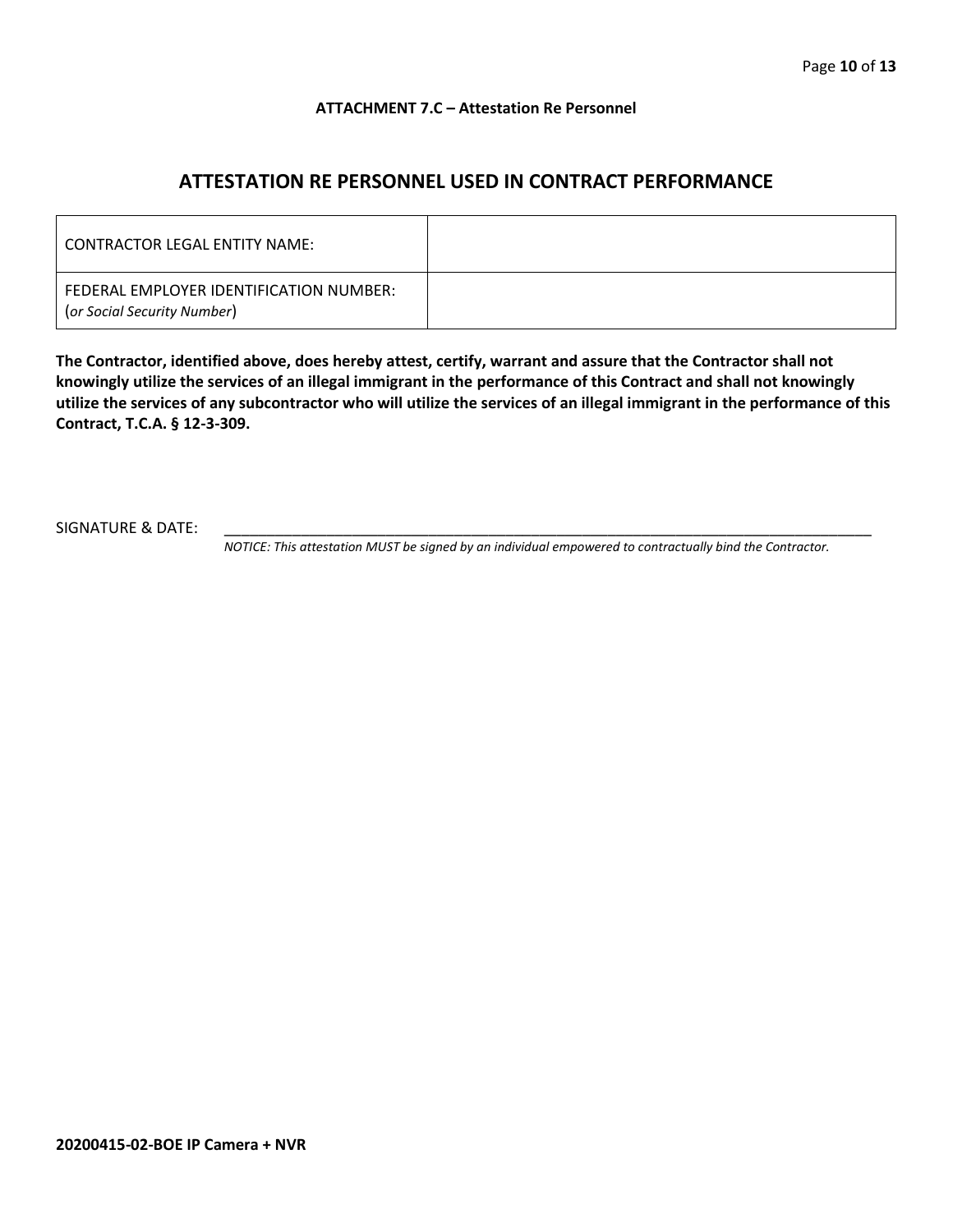### **ATTACHMENT 7.D – Standard Terms & Conditions SUMNER COUNTY BOARD OF EDUCATION (SCS)**

#### **1. PREPARATION AND SUBMISSION OF BID.**

- **a.** Failure to examine any drawings**,** specifications, or instructions will be at the proposer's risk. Any deviation from the stated terms, conditions and specifications must be coordinated with and approved in writing by the SCS Purchasing Supervisor.
- **b.** RFP/ITB SUBMITTAL / SIGNATURE: Proposal shall give the full name and business address of the bidder. If the proposer is a corporation, the name shall be stated as it is in the corporate charter. Proposals must be signed in ink by the proposer's authorized agent. Unsigned proposals will be rejected. Proposals are to be sealed and the outside of the envelope is to reference the RFP/ITB number. The person signing the proposal must show their title, and if requested by the institution, must furnish satisfactory proof of his or her authority to bind his or her company in contract. Proposer understands that by submitting a proposal with an authorized signature, it shall constitute an offer to SCS. Proposals must be typewritten or in ink; otherwise they may not be considered. Purchase orders will be issued to the firm name appearing on the W9. Electronic submissions via email, fax, etc. shall not be accepted.
- **c.** SCS is not responsible for any costs incurred by any vendor pursuant to the RFP/ITB. The vendor shall be responsible for all costs incurred in connection with the preparation and submission of its proposal.
- **d.** All proposers must be in compliance with T.C.A. § 62-6-119 at the time of proposal submission and provide evidence of compliance with the applicable provisions of the chapter before such proposal may be considered.
- **e.** Proposals are to be received in the location designated in the RFP/ITB no later than the specified date and time. Late submissions will NOT be opened or considered.
- **f.** No erasures permitted. Errors may be crossed out and corrections printed in ink or typewritten adjacent to error and must be initialed in ink by person signing the proposal.
- **g.** Specifications: Reference to available specifications shall be sufficient to make the terms of the specifications binding on the proposer. The use of the name of a manufacturer, or any special brand or make in describing an item does not restrict the proposer to that manufacturer or specific article, unless specifically stated. Comparable products of other manufacturers will be considered if proof of compatibility is contained in the proposal. Proposers are required to notify SCSs Purchasing Supervisor whenever specifications/procedures are not perceived to be fair and open. The articles on which the proposal is submitted must be equal or superior to that specified. Informative and Descriptive Literature: The proposer must show brand or trade names of the articles proposed, when applicable. It shall be the responsibility of the proposer, including proposer's whose product is referenced, to furnish with the proposer such specifications, catalog pages, brochures or other data as will provide an adequate basis for determining the quality and functional capabilities of the product offered. Failure to provide this data may be considered valid justification for rejection of proposer.
- **h.** Samples: Samples of items when called for, must be furnished free of expense, and if not destroyed will, upon proposer's request within ten (10) days of RFP/ITB opening, be returned at the proposer's expense. Each sample must be labeled with the proposer's name, manufacturer's brand name and number, RFP/ITB number and item reference.
- **i.** Time of Performance: The number of calendar days in which delivery is to be made after receipt of order shall be stated in the RFP/ITB and may be a factor in making an award, price notwithstanding. If no delivery time is stated in the bid, bidder agrees that delivery is to be made within two weeks (10 business days) of order.
- **j.** Transportation and delivery charges should be included in the price and be fully prepaid by the vendor to the destination specified in the RFP/ITB. Proposal prices shall include delivery of all items F.O.B. destination.
- **k.** New materials and supplies must be delivered unless otherwise specifically stated in the RFP/ITB.
- **l.** Alternate/multiple bids will not be considered unless specifically called for in the RFP/ITB.
- **m.** Only proposals submitted on RFP/ITB forms furnished by SCS will be considered.
- **n.** By signing this RFP/ITB where indicated, the proposer agrees to strictly abide by all applicable local, state and federal statutes and regulations. The proposer further certifies that this proposer is made without collusion or fraud.
- **o.** Error in Proposal. In case of error in the extension of prices in the proposal, the unit price will govern. Late submissions will NOT be opened or considered. Proposers are cautioned to verify their proposals before submission, as amendments received after the RFP/ITB deadline will not be considered. No proposals shall be altered, amended or withdrawn after opening. After proposal opening, a proposer may withdraw a proposal only when there is obvious clerical error such as a misplaced decimal point, or when enforcement of the proposal would impose unconscionable hardship due to an error in the proposal resulting in a quotation substantially below the other proposals received. Proposal withdrawals will be considered only upon written request of the proposer.
- **2. OPEN RECORDS.** In order to comply with the provisions of the Tennessee Open Records Act, all proposals will be publicly opened and are subject to public inspection after the award upon written request. Proposers may be present at RFP/ITB opening. Summary information will be posted the SCS website, www.sumnerschools.org under the Invitation to Bid link.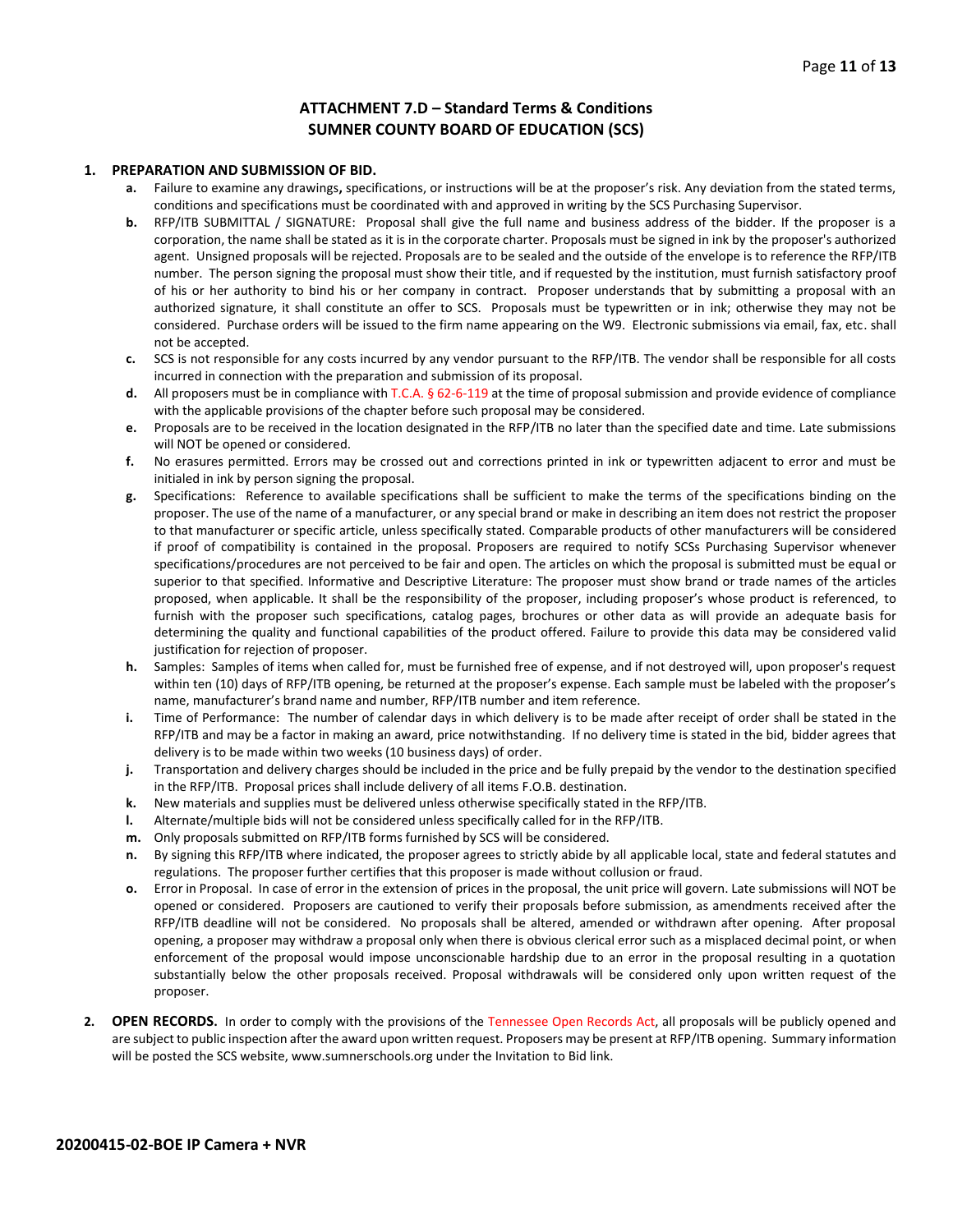- **3. ACCEPTANCE AND AWARD.** SCS reserves the right to reject any and all proposals and to waive any informality in proposals and, unless otherwise specified by the proposer to accept any item in the proposal. Action to reject all proposals shall be taken for unreasonably high prices, errors in the proposal documents, cessation of need, unavailability of funds, or any other reason approved by SCS.
	- **a.** Contracts and purchases will be made with the lowest, responsive, responsible, qualified proposer. The quality of the articles to be supplied, their conformity with the specifications, their suitability to the requirements of the Institution, cash discount offered, and the delivery terms will be taken into consideration.
	- **b.** Any deviation from these stated terms, specifications and conditions must be coordinated with and approved in writing by the Purchasing Supervisor.
	- **c.** Prices quoted on the response (if any) are to be considered firm and binding until the said equipment, supplies or services are in the possession of SCS.
	- **d.** SCS reserves the right to order more or less than the quantity listed in the proposal.
	- **e.** If a proposer fails to state a time within which a proposal must be accepted, it is understood and agreed that SCS shall have ninety (90) days to accept.
	- **f.** No purchase or contract is authorized or valid until the issuance of a SCS purchase order in accordance with SCS policy. No SCS employee is authorized to purchase equipment, supplies or services prior to the issuance of such a purchase order.
	- **g.** The contract may not be assigned without written SCS consent.
	- **h.** If the appropriate space is marked on the RFP/ITB, other Institutions (such as State, Local and/or Public Agencies) may purchase off the contract during the same period as SCS.
	- **i.** The awarded proposer will be required to post a performance and payment bond in the amount of 25% of the contract price if it exceeds \$100,000 as stated by T.C.A. §12-4-201.
	- **j.** If the project cost is in excess of \$25,000 a performance bond must be secured by the requesting part in an amount equal to the market improvement value.
	- **k.** By submission of this bid and signature thereof, the Bidder acknowledges compliance with the provisions of Public Chapter No. 587 / Senate Bill No. 2048 (Employee Background Check). The Bidder further agrees to submit a formal certification thereof prior to commencing work.
- **4. PAYMENT**. Payment terms must be specified in the proposal, including any discounts for early payment. Partial payments will not be approved unless justification for such payment can be shown. Terms will be NET 30 days. Payment will not be made until the conditions and specifications of the RFP/ITB are inspected and approved as conforming by persons appointed by SCS.
- **5. DEFAULT OF SELECTED VENDOR.** In case of vendor default, SCS may procure the articles or services from other sources and hold the defaulting vendor responsible for any resulting cost. If the awarded vendor violates any terms of their response, the contract, SCS policy or any law, they may be disqualified from proposing for a period of two years for minor violations or longer for major violations. Proposals from disqualified proposers will not be accepted during the period of disqualification.
- **6. INSPECTION OF PURCHASES.** Articles received which are not equivalent will not be accepted and will be picked up by the vendor or returned to vendor, shipping charges collect. SCS shall have a reasonable period in which to inspect and accept or reject materials without liability. If necessity requires SCS to use nonconforming materials, an appropriate reduction in payment may be made.
- **7. TAXES.** SCS is tax exempt; do not include taxes in quotation. Vendors making improvements or additions to or performing repair work on real property for SCS are liable for any applicable sales or use tax on tangible personal property used in connection with the contract or furnished to vendors by the state for use under the contract.
- **8. NONDISCRIMINATION.** SCS is an equal opportunity employer. SCS and bidder agree to comply with Titles VI and VII of the Civil Rights Act of 1964, Title IX of the Education Amendments of 1972, Section 504 of the Rehabilitation Act of 1973, Executive Order 11,246, the Americans with Disabilities Act of 1990, if applicable, and the related regulations to each. Each party assures that it will not discriminate against any individual including, but not limited to employees or applicants for employment and/or students, because of race, religion, creed, color, sex, age, disability, veteran status or national origin. In the event that any claims should arise with regards to violations of any such local, state or federal law, statues, rule or regulations, the vendor will indemnify and hold SCS harmless for any damages, including court costs or attorney fees, which might be incurred.
- **9. PROHIBITIONS/NO VENDOR CONTRACT FORM.** Acceptance of gifts from vendors is prohibited. T.C.A. §12-4-106. The contract documents for purchase under this RFP/ITB shall consist of the successful proposer's bid and SCSs purchase order. The proposer may request exceptions to terms and conditions and/or request SCS to accept other terms and conditions by means of subsequent documents such as invoices, warranty agreements, license agreements, etc. All subsequent documents shall be open to revision for impermissible language. SCS reserves the right to render the proposal unresponsive and subject the proposal to rejection if successful terms cannot be negotiated.